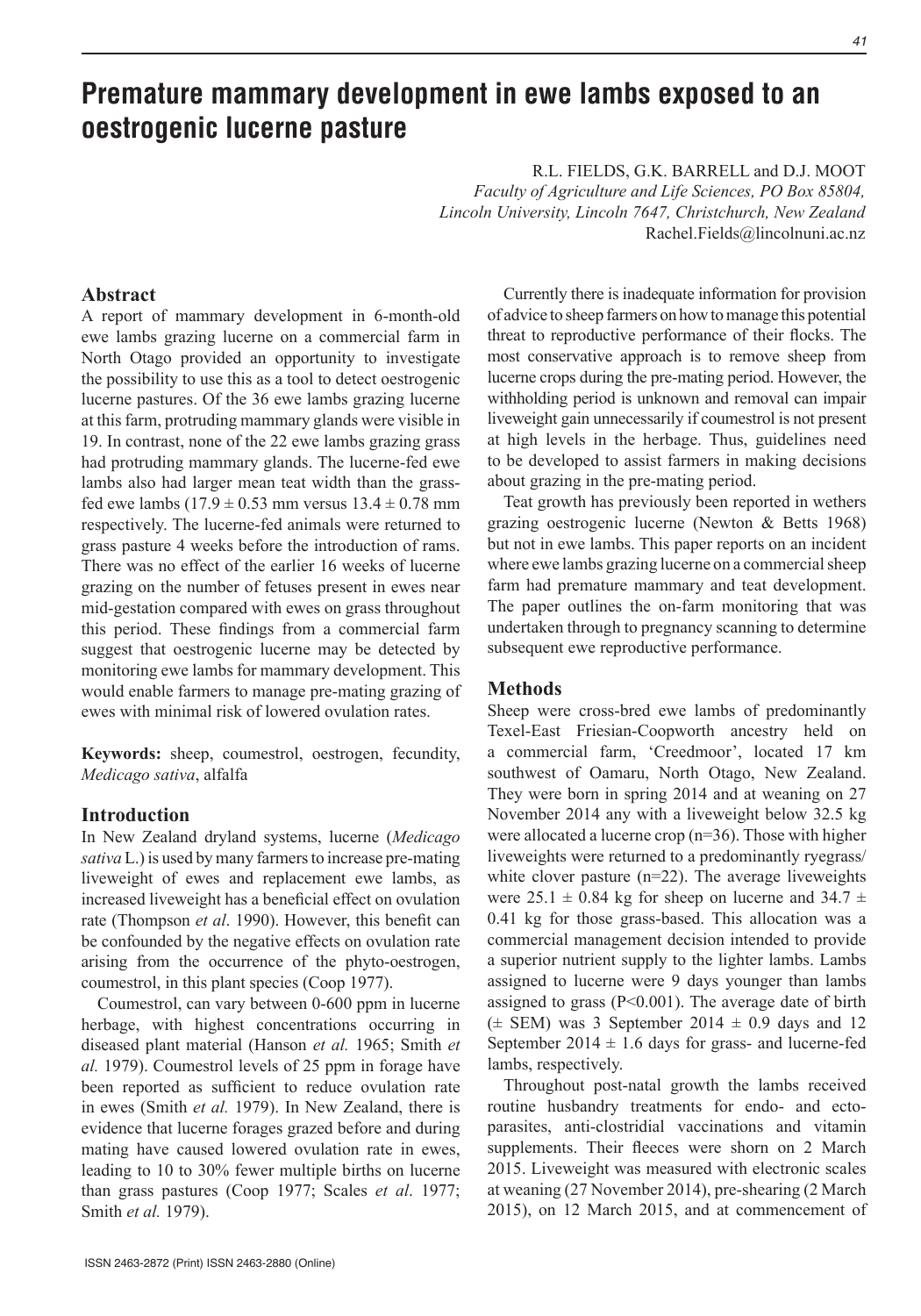mating (20 April 2015).

On 12 March and 16 April 2015, all ewe lambs were checked by palpation for protruding mammary glands. Measurements of teat length, teat width at the base and mammary gland diameter were recorded using a digital calliper for 22 of the lucerne-fed ewe lambs and for 10 of the grass-fed lambs selected randomly. For each lamb, data for right and left teat measurements were averaged to give a single value.

On 20 March 2015, sheep were removed from the lucerne crop and re-united with their grass-fed cohorts on the grass-based pasture. A vasectomised ram was placed with the ewe mob on 9 April 2015 and remained there for 2 weeks before being replaced with a crayonharnessed entire ram from 20 April 2015. Crayon marking of the ewes was recorded and the number of fetuses present was determined by transabdominal ultrasound recording, carried out by a commercial operator on 24 June 2015.

Plant samples were collected on 12 March 2015 from the grass-based pasture and the lucerne paddocks used in the grazing rotation. Samples were oven-dried, ground and 0.5 g extracted with 5 mL methanol. Extracts were analysed for coumestrol content using HPLC with methodology adapted from Wang *et al.* (1990). HPLC analyses were performed with an Agilent 1100 series instrument (Agilent Technologies, San Francisco, CA, USA) equipped with binary pumps, and a fluorescence detector set at 365 nm for excitation and 418 nm for emission. The injection volume was 20 µL. Separation was carried out on an ACE reverse phase column (C18, 3  $\mu$ m, 150 mm x 2.1 mm) at 25 $\degree$ C, with the flow rate set at 0.5 mL/min. Solvent A was deionized water and solvent B was 100% methanol. Elution of coumestrol was performed using the following gradient sequence: 40% B at 0 minutes, 12 minutes at 60% B, 16 minutes at 80% B, and 20 minutes at 100% B, 100% B kept for 2 minutes, the column was equilibrated for 8 minutes between samples. Coumestrol (Sigma-Aldrich, St. Louis, MO) was used to make a calibration curve from 0.5 to 20 ppm. The inter-assay CV% for this method was 4.2%.

Data were analysed in Minitab 17. Two-sample *t*-tests were used to compare the two treatment groups for liveweight at each weighing. Regression models were used to account for the effects of diet, liveweight, growth rate, birth rank and age on mammary presence, teat width, teat length and the number of foetuses/ ewe at scanning. These models were built with terms through order two and stepwise regression ( $α$  to enter = 0.15). Data are presented as mean  $\pm$  SEM.

# **Results**

#### **Liveweight**

At weaning (27 November 2014), the lambs about to be transferred to lucerne were lighter than the lambs remaining on grass (25.1  $\pm$  0.84 kg versus 34.7  $\pm$  0.41 kg; P<0.001). The lambs on lucerne remained lighter than lambs on grass with mean liveweights of  $45.4 \pm$ 0.98 kg and  $53.2 \pm 0.58$  kg on 12 March 2015, which was towards the end of the lucerne grazing period (20 March). Between weaning and shearing (2 March 2015) the average daily liveweight gains for lucerne and grass-fed lambs were  $215 \pm 4.5$  g and  $198 \pm 6.1$  g/ day (P=0.032).

Between 12 March 2015 and mating (20 April 2015) ewe lambs fed lucerne for the first 8 days followed by 31 days of grass had a higher gain in liveweight than the grass-fed lambs. During this period liveweight gain was  $195 \pm 7.4$  g/day for lucerne-fed lambs moved to grass and  $110 \pm 4.5$  g/day for grass-fed lambs (P<0.001).

At mating, lambs previously fed lucerne were still lighter (P<0.01) than grass-fed lambs (53.0  $\pm$  1.01 kg versus  $57.5 \pm 0.60$  kg).

#### **Mammary development**

On 12 March 2015, there was substantial mammary and teat development in some of the ewe lambs that grazed lucerne (Figure 1). Protruding mammary glands were present in 19 of the 36 lucerne-fed lambs and in none of the grass-fed lambs. Mammary gland protrusion was related to grazing treatment (P<0.001) and not related to birth rank, age, current liveweight or growth rate between weaning and 12 March 2015. The mean diameter of protruding mammary glands was  $61.1 \pm 2.8$ mm.

Lucerne-fed ewe lambs had a greater mean teat width than grass-fed lambs (17.9  $\pm$  0.53 mm versus 13.4  $\pm$ 0.78 mm, respectively, P=0.004). There was a possible relationship between weaning to 12 March 2015 growth rate and teat width  $(P=0.06)$ , where lambs that had put on more weight during this period tended to have larger teat widths.

Mean teat length of the lambs was  $22.1 \pm 0.50$  mm and there was no effect of grazing treatment (P=0.783). Teat length was related to the growth rate of lambs between weaning and 12 March 2015 (P=0.001).

Three weeks after lucerne-fed lambs were moved to grass (16 April 2015) there had been no change in mammary size (P=0.104) compared to 12 March 2015. Grass-fed lambs had a greater increase in teat width between 12 March and 16 April 2015 than exlucerne-fed lambs  $(5.5 \pm 0.81$  mm versus  $0.9 \pm 0.51$ mm, P<0.001). Mean teat widths of the ex-lucerne and grass-fed lambs were no longer different  $(18.9 \pm 0.58)$ mm and  $19.0 \pm 0.93$ , respectively, P=0.966).

On 16 April 2015, the mean teat length had decreased, relative to 12 March 2015, to  $20.4 \pm 0.49$  mm (P=0.039) and there was still no difference in mean teat length between ex-lucerne-fed and grass-fed lambs (P=0.116).

In this study there was no effect of birth rank, age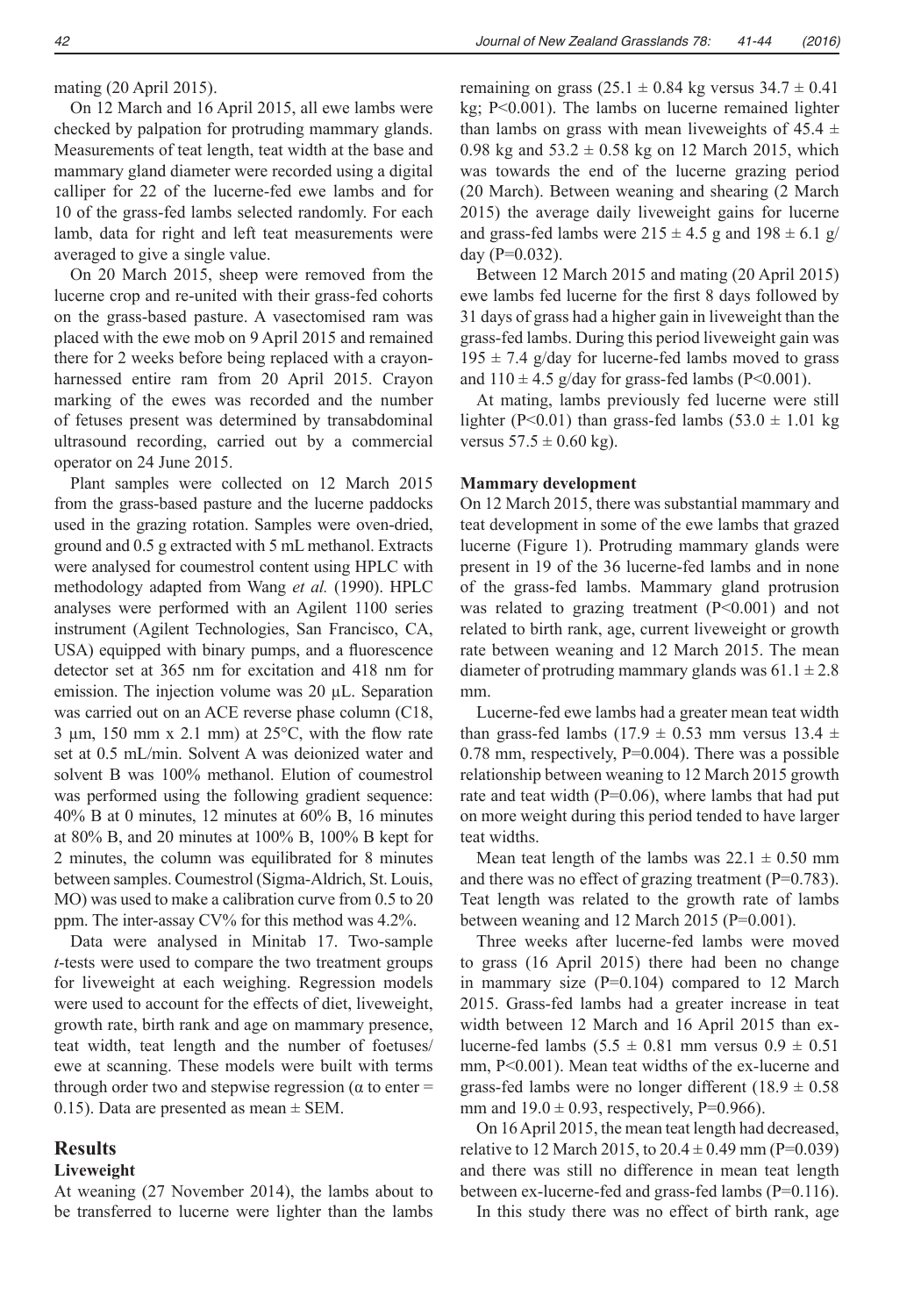

ryegrass/white clover pasture (right). Photographs taken 12 March, 2015. **Figure 1** Mammary gland and teat development of a ewe that had grazed lucerne (left) in comparison with one that had grazed a

or liveweight at time of measurement on teat size *botryosum* were present in the stands. Coumest  $(P>0.100)$ .

# **Reproductive performance Reproductive performance**

All animals were marked during the mating period, suggesting that there was no effect of the earlier were removed from on 6 March 2015, the coumestro grazing of lucerne by post-weaning pre-pubertal lambs content was  $55.8 \pm 2$ on mating activity compared with grazing of grass (as gauged from crayon marking by rams).

the number of fetuses present/ewe near mid-gestation  $B$  and  $B$  and  $A$  are  $A$ . The grass-fed execution  $B$  $(P<0.001)$ . The grass-fed ewe lambs were on average **Discussion** 4.5 kg heavier in liveweight and had a greater number Mamma of fetuses/ewe compared with the ex-lucerne-fed

All grass-fed animals (n=22) had a liveweight above  $\frac{1}{2}$  kg. When results from the fetal scanning data for the main space completions. the grass-fed animals were compared with those of the weaning as a commercial management decision to the grass-fed animals were compared with those of the ex-lucerne-fed animals weighing over 53 kg  $(n=19)$  provide the lighter ewe lambs a higher quality there was no difference in the mean liveweight of the the heavier lambs. Between 27 November 2014 and grass- and ex-lucerne-fed ewes, respectively). There g greater average daily liveweight gain than the ew was no difference in the proportion of multiple births was no unterence in the proportion of multiple offus animos of grass. Despite this, the grass-fed ewe faint<br>between grazing treatments with 89% of ex-lucerne-<br>mained heavier throughout the observational period fed and 91% of grass-fed ewes having two or more <br>fed and 91% of grass-fed ewes having two or more <br>A between-group difference in liveweight cou fetuses present (P=0.834). There was no difference in affect teat a the total number of fetuses present/ewe  $(1.95 \pm 0.14)$ and  $2.05 \pm 0.10$  fetuses for ex-lucerne- and grass-fed animals, respectively,  $P=0.581$ ). There was also no Hart 1985). A previous study that measure relationship between 12 March to 20 April 2015 growth development in 4- and 8-month-old pre-pubertal rate and number of fetuses present in pregnant animals  $(P=0.894)$ .

#### **Pasture coumestrol levels**

On 12 March 2015, lucerne in non-grazed stands of the crop was mature, at a late flowering/early seed set development stage. Fungal diseases, namely spring black stem (*Phoma medicaginis)* and *Stemphylium* 

There was a relationship between liveweight and grass-based pasture had  $0.2 \text{ mg/kg DM}$ . *botryosum* were present in the stands. Coumestrol content of the lucerne was  $77.1 \pm 2.2$  mg/kg DM for the material being grazed by the ewe lambs in this study on 12 March 2015. In the residual stems of the All animals were marked during the mating period, previously grazed lucerne stand, which the ewe lambs were removed from on 6 March 2015, the coumestrol content was  $55.8 \pm 2.9$  mg/kg DM. In the lucerne stand the ewe lambs were moved to on 13 March 2015, the coumestrol content was  $76.9 \pm 6.3$  mg/ kg DM. The grass-based pasture had 0.2 mg/kg DM.

#### **Discussion**

animals  $(2.05 \pm 0.10$  versus  $1.66 \pm 0.10$ ; P=0.026). While their cohorts grazed on grass-did not show the fetall grass-federal strength above 53 kg. When results from the fetall grass-federal strength above 53 kg. When Mammary gland protrusion and increased teat width were observed in ewe lambs grazed on lucerne pastures, while their cohorts grazed on grass did not show these developments.

selected animals  $(57.5 \pm 0.6 \text{ kg and } 57.8 \pm 0.7 \text{ kg}, \text{ for } 2 \text{ March } 2015 \text{ the ewe lambs on the lucerne had a 17}$ Animals were allocated to grazing treatments at weaning as a commercial management decision to provide the lighter ewe lambs a higher quality diet than the heavier lambs. Between 27 November 2014 and 2 March 2015 the ewe lambs on the lucerne had a 17 g greater average daily liveweight gain than the ewe lambs on grass. Despite this, the grass-fed ewe lambs remained heavier throughout the observational period.

> A between-group difference in liveweight could affect teat and mammary development. However, mammary development is typically isometric with liveweight in non-pregnant ewe lambs (Johnsson & Hart 1985). A previous study that measured mammary development in 4- and 8-month-old pre-pubertal lambs showed greater mammary fat pad mass in the heavier animals (Johnsson & Hart 1985). This means that in the present on-farm study the larger lambs on grass would be expected to have larger teats and greater mammary development than the smaller lambs on lucerne, which was not the case. Age and birth rank also did not account for the mammary gland and teat development that were observed. Therefore, the mammary gland and